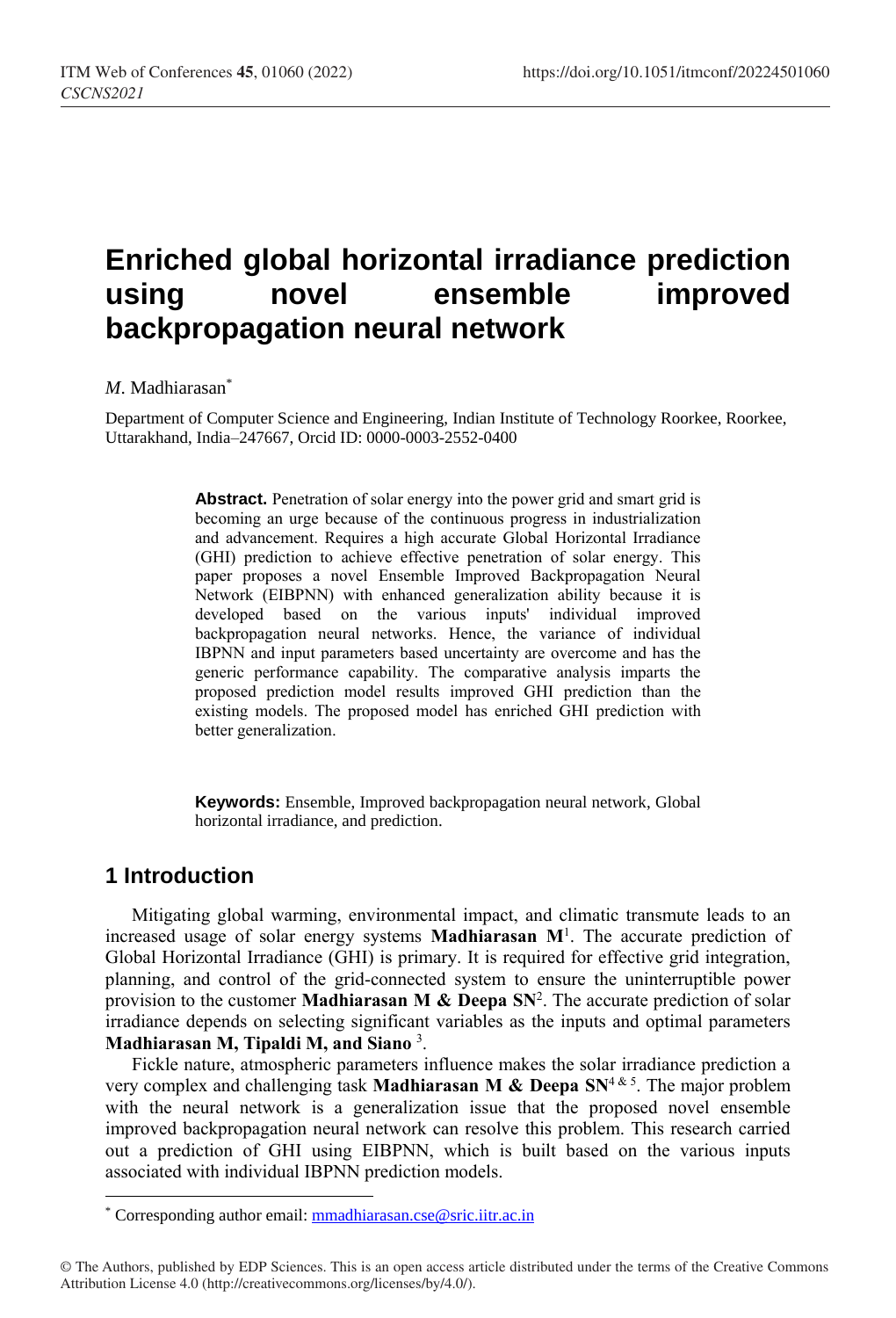#### **Contributions:**

This paper contribution as mentioned below:

The proposed novel EIBPNN based prediction model overcomes the variance in inputs. To perform hidden neuron-based stability analysis.

Observed real-time data were used to prove the effectiveness.

The proposed EIBPNN is robust, generic, and achieves reduced performance metrics than other prediction models.

#### **2 Literature studies**

A lot of research work exists, which is implied by the many prediction models in the literature. Time series-based solar radiation prediction was performed by **Reikard G**<sup>6</sup> . **Rehman S & Mohandes M<sup>7</sup>** conducted two inputs-based backpropagation neural networkbased solar radiation predictions. **Badosa J, Haeffelin M, Kalecinski N, Bonnardot F, & Jumaux G**<sup>8</sup> presented Empirical Statistical Downsampling associated NWP (Numerical Weather Prediction) used to forecast the day-ahead solar irradiance. **Olatomiwa L, Mekhilef S, Shamshirband S, & Petković D**<sup>9</sup> carried out three inputs associated with ANFIS (adaptive neuro-fuzzy inference system) based on solar radiation prediction. **Zeng J & Qiao W**<sup>10</sup> suggested SVM (support vector machine) based on solar power prediction. Hybrid model-based solar irradiance forecasting was pointed out by **Madhiarasan M & Deepa SN**<sup>11 & 12. The previous works reported in the literature **Madhiarasan M & Deepa**</sup>  $SN^{13}$  and **Madhiarasan**  $M^{14}$  revealed that individual neural networks lack generalization and stability in other circumstances. Hence, a generic GHI prediction model is necessary for the solar power system.

## **3 Proposed method concept**

The proposed model addresses the uncertainty of the meteorological parameters by considering them as inputs. It helps the predictor manage the uncertainties and improves performance with outstanding, accurate GHI prediction.





The proposed Ensemble Improved Backpropagation Neural Network (EIBPNN) was built by accumulating four various input feedforward networks with a backpropagation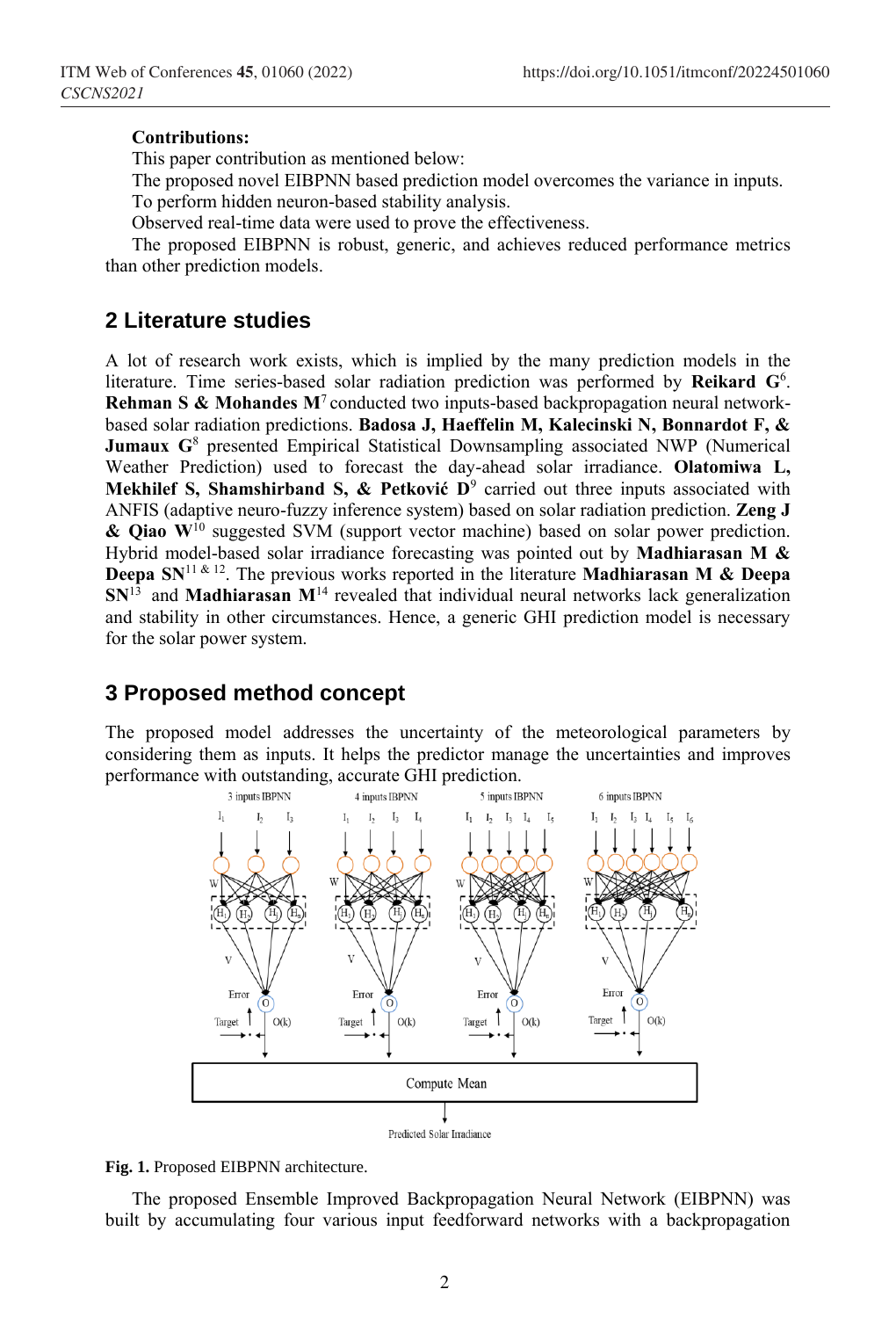learning algorithm, incorporation of momentum factor (IBPNN) **Madhiarasan M & Deepa SN**<sup>15</sup>. EIBPNN can balance its memorization and generalization. The computed error propagated backward to the hidden layer and then passed to the input layer. The weights are modified and updated for a given set of training and testing to make the correct GHI prediction with the slightest error. The architecture of the proposed ensemble improved backpropagation neural network model for GHI (solar irradiance) prediction is shown in Figure 1. Design values of the proposed EIBPNN are shown in Table 1.

|  |  | Table 1. Design Values of the proposed EIBPNN. |
|--|--|------------------------------------------------|
|  |  |                                                |

| <b>Proposed Ensemble IBPNN Design Values</b> |                |  |  |
|----------------------------------------------|----------------|--|--|
| Input layer neurons                          | $-3, 4, 5 & 6$ |  |  |
| Number of hidden layer                       | $-1$           |  |  |
| Hidden neurons                               | $-1-21$        |  |  |
| Output layer neuron                          | $-1$           |  |  |
| Number of epochs                             | $-1000$        |  |  |
| Threshold                                    | $-1$           |  |  |
| Learning Rate                                | $-0.01$        |  |  |
| <b>Momentum Factor</b>                       | $-0.9$         |  |  |

Individual IBPNN mathematical model The output of hidden layer,

$$
H_j = f\left(\sum_{i=1}^n \sum_{j=1}^m I_i W_{ij}\right) \tag{1}
$$

Output layer output, 
$$
O = f\left(\sum_{j=1}^{m} (H_j V_j)\right), j = 1, 2, \dots, m
$$
 (2)

Output layer error, 
$$
\delta = (T - O)f'(O_{in})
$$
 (3)

Backpropagated error  $(\delta)$  to the hidden layer.

$$
\text{Hidden layer error, } \delta_j = \delta_{inj} f'\left(H_{inj}\right) \tag{4}
$$

Propagated backward error  $(\delta_j)$  to the input layer.

Updating of Weight, 
$$
V_j(t+1) = V_j(t) + \alpha \delta H_j + \eta [V_j(t) - V_j(t-1)]
$$
 (5)

$$
W_{ij}(t+1) = W_{ij}(t) + \alpha \delta_j I_i + \eta [W_{ij}(t) - W_{ij}(t-1)] \tag{6}
$$

Where, *V* - Weight between hidden and output layer, W- Weight between the input to the hidden layer, f - Activation function, n- Number of inputs, m – Number of hidden neurons,

$$
f'(O_{in})
$$
- Derivative of the net input of the output layer,  $\delta_{inj} = \sum_{j=1}^{m} \delta V_j$ ,  $f'(H_{inj})$ .

Derivative of the net input of hidden layer,  $\alpha$ - Learning rate, η- momentum factor, T-Observed target values.

Designed individual Improved Back Propagation Neural Network (IBPNN) inputs are feedforward with weights W and activation function (hyperbolic tangent sigmoid) for the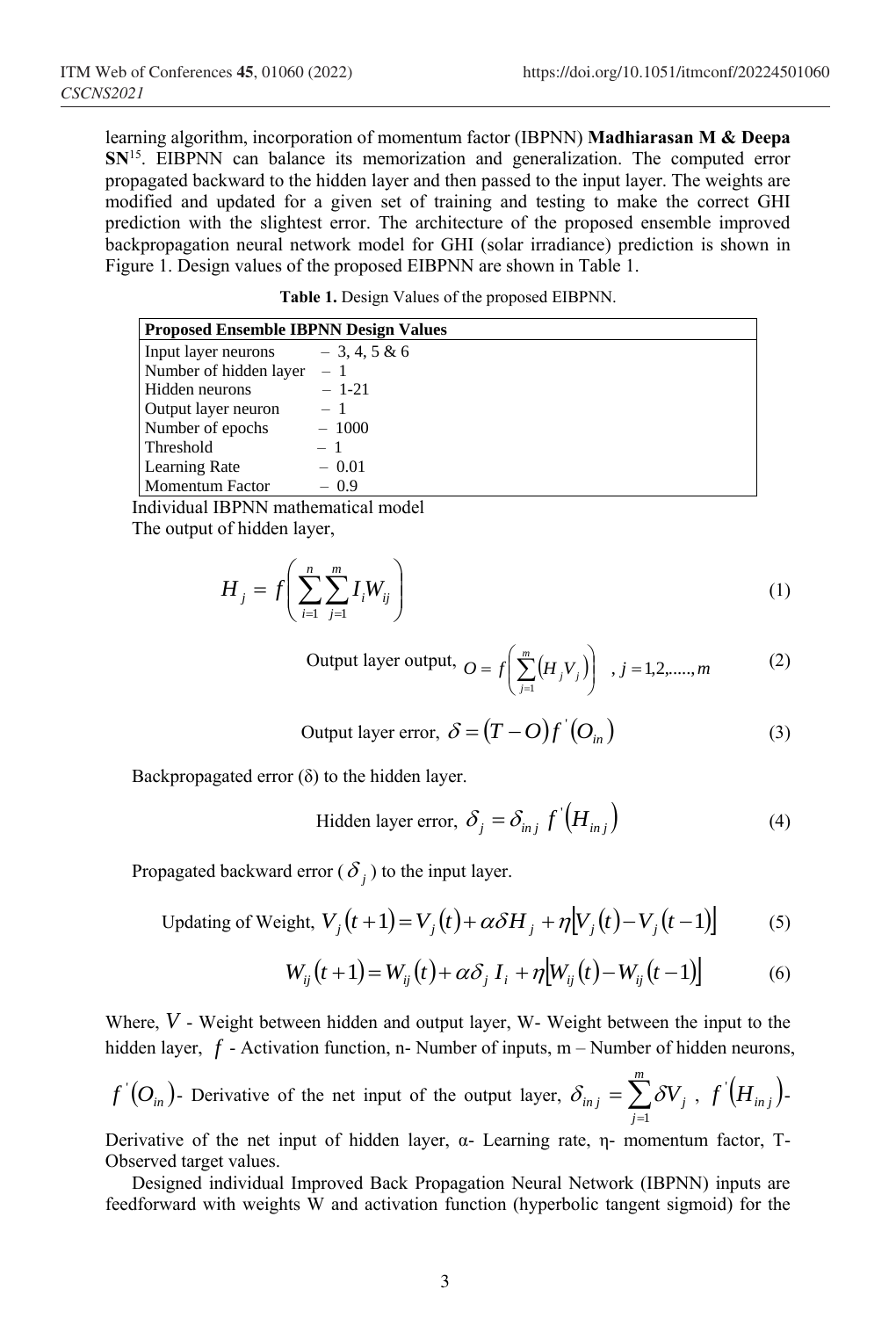hidden layer. Output from the hidden layer computed the output feedforward with weight V and activation function (tangent sigmoid). The single hidden layer is used to reduce the complexity. During weights updating, introducing a momentum factor (η) was introduced to speed up convergence.

Ensemble IBPNN mathematical model: The proposed EIBPNN model is developed based on the mathematical formulations mentioned below:

$$
EIBPNN output = \frac{IBPNN_{Sinput} + IBPNN_{4inputs} + IBPNN_{Sinputs} + IBPNN_{6inputs}}{4}
$$
 (7)

Performance metric computation of the EIBPNN:

$$
EIBPNNMSE = Mean (IBPNN3inputsMSE + IBPNN4inputsMSE + IBPNN5inputsMSE + IBPNN6inputsMSE)
$$
(8)

$$
EIBPNN_{\text{MAE}} = \text{Mean}\left(\text{IBPNN}_{\text{3inputs}}^{\text{MAE}} + \text{IBPNN}_{\text{4inputs}}^{\text{MAE}} + \text{IBPNN}_{\text{5inputs}}^{\text{MAE}} + \text{IBPNN}_{\text{6inputs}}^{\text{MAE}}\right)_{(9)}
$$

$$
EIBPNN_{MAPE} = Mean (IBPNN_{3inputs}^{MAPE} + IBPNN_{4inputs}^{MAPE} + IBPNN_{5inputs}^{MAPE} + IBPNN_{6inputs}^{MAPE})
$$
(10)

### **4 Proposed EIBPNN experimentation, results, and discussion**

The designed EIBPNN prediction model experimental MATLAB simulation runs on an Acer laptop with a Pentium (R) Dual-Core processor running at 2.30GHZ with 2GB of RAM. The proposed ensemble improved back propagation neural network experimentation incurred steps:

i) Perform the data collection of the considered input parameters, and the variance can be eliminated using the min-max normalization.

ii) Split the data as training and testing.

iii)Design the proposed ensemble improved backpropagation neural network initialize the parameter.

iv) Perform training, testing, and performance metric computation.

v) Carried out different hidden neurons (1-21)-based sensitivity analysis, identifying the optimal hidden neurons using computed performance metrics.

vi) Performance is satisfactory printing output. Otherwise, go to step (iii) until reaching the stopping condition (max epoch).

#### **4.1 Data collection and normalization:**

INDIA's one-year hourly observed data at the latitude of 12.9  $\degree N$  longitudes of 79.13  $\degree E$ were collected from NOAA (National Oceanic and Atmospheric Administration), the United States, for a period from January 2020 to December 2020. For each input, 8760 numbers of observed real-time data were collected. Furthermore, the data were split into

70 % and 30 %, respectively, for training and testing. Temperature (T) unit  ${}^{\circ}C$ , Precipitable Water (PW) unit cm, Wind Speed (S) unit m/s, Pressure (P) unit mbar, Relative humidity (R) unit %, and Global Horizontal Irradiance (GHI) unit  $W/m^2$  are considered as the input to the proposed prediction model, and network output is predicted Global Horizontal Irradiance (W/m2). Proposed EIBPNN models are developed using four individual IBPNN with various inputs like three inputs (T,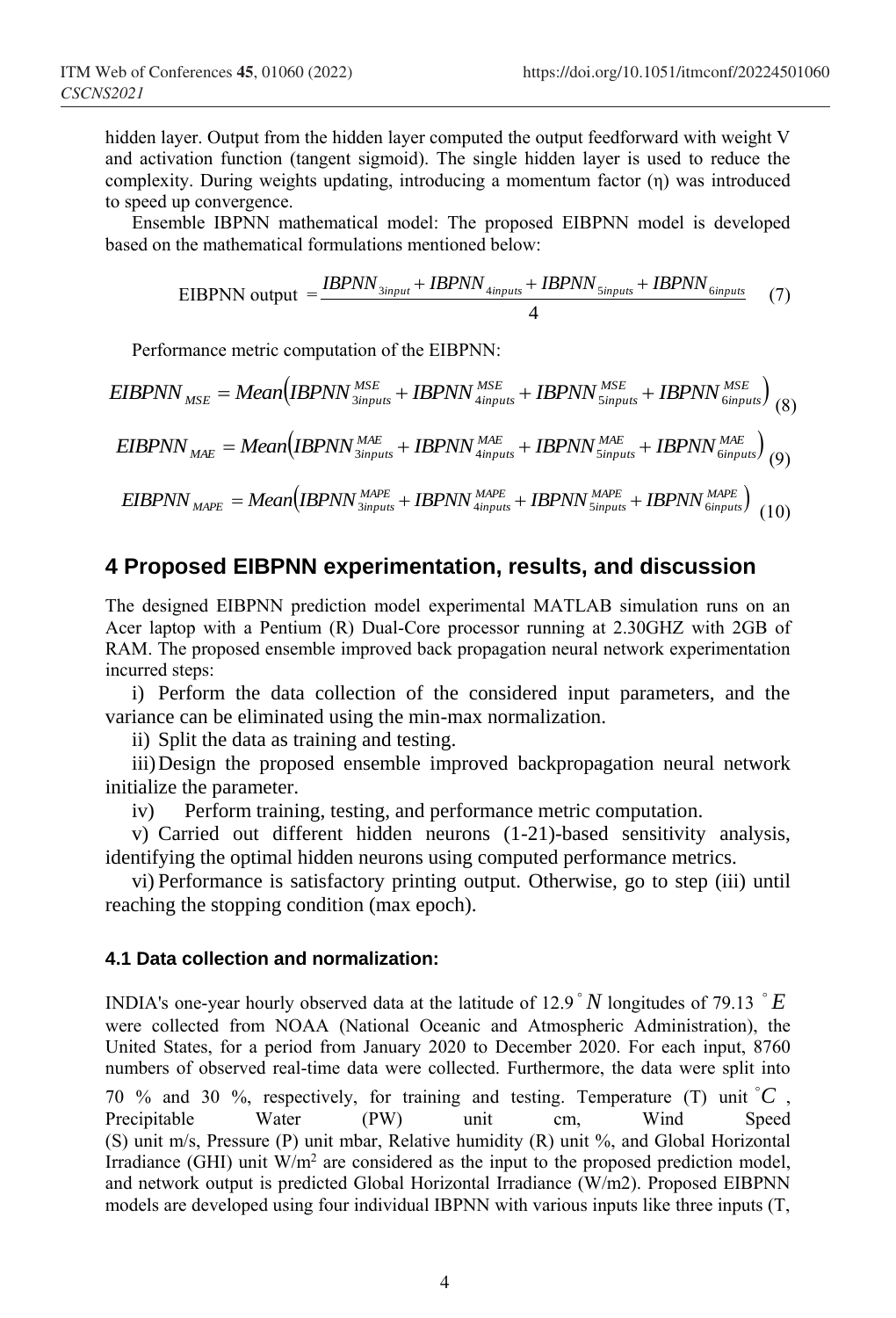PW  $\&$  S), four inputs (T, PW, S,  $\&$  P), five inputs (T, PW, S, P,  $\&$  R) and six inputs (T, PW, S, P, R, and GHI).

The real-time data scaled within the range of 0 to 1 using the following min-max normalization equation,

$$
\text{Normalized input, } I_i = \left(\frac{I_i - I_{\text{min}}}{I_{\text{max}} - I_{\text{min}}}\right) \left(I_{\text{max}} - I_{\text{min}}\right) + I_{\text{min}} \tag{11}
$$

Let  $I_i$  is the observed input,  $I_{\min}$  is the minimum observed input value,  $I_{\max}$  is the maximum input data,  $I_{\min}$  is the minimum target value,  $I_{\max}$  is the maximum target value.

#### **4.2 Performance metrics**

The Mean Square Error (MSE), Mean Absolute Error (MAE), and Mean Absolute Percentage Error (MAPE) are used as performance metrics to evaluate the proposed EIBPNN prediction model performance. The mathematical formulas of the considered performance metrics are as follows:

$$
MSE = \frac{1}{N} \sum_{i=1}^{N} (O_i - O_i)^2
$$
 (12)

$$
MAE = \frac{1}{N} \sum_{i=1}^{N} |O_i - O_i|
$$
 (13)

$$
MAPE = \frac{100}{N} \sum_{i=1}^{N} |(O_i - O_i|) / \overline{O_i}|
$$
 (14)

Where N is the number of data,  $O_i$  is the observed target GHI,  $O_i$  is the predicted GHI,

*Oi* is the average observed target output.

The applicability of the proposed GHI prediction model is validated with the observed real-time data. The simulation results of the proposed EIBPNN prediction model with various hidden neuron-based sensitivity analyses are tabulated in Table 2. From the careful study of Table 2 performance metrics, the proposed model containing 16 hidden neurons in the hidden layer shows the superior and outperforming capability of other hidden neurons. Figure 2 shows the input GHI data samples and the obtained results based on the proposed EIBPNN with 16 hidden neurons based prediction models depicted in Figures 3 and 4. It should be noticed that the predicted GHIs are exactly matching with the observed GHIs. Therefore, the errors are minimal, and the variance of the individual neural network can be eliminated, which leads to enriched generalized performance. Furthermore, the proposed prediction model with optimal hidden neurons (16) validity is analyzed with other existing prediction models. The corresponding outputs based on the proposed model and existing methods are reported in Table 3. Table 3 infers that the proposed model outperforms the minor mean square error and achieves the highest generalization capability compared to all considered prediction models.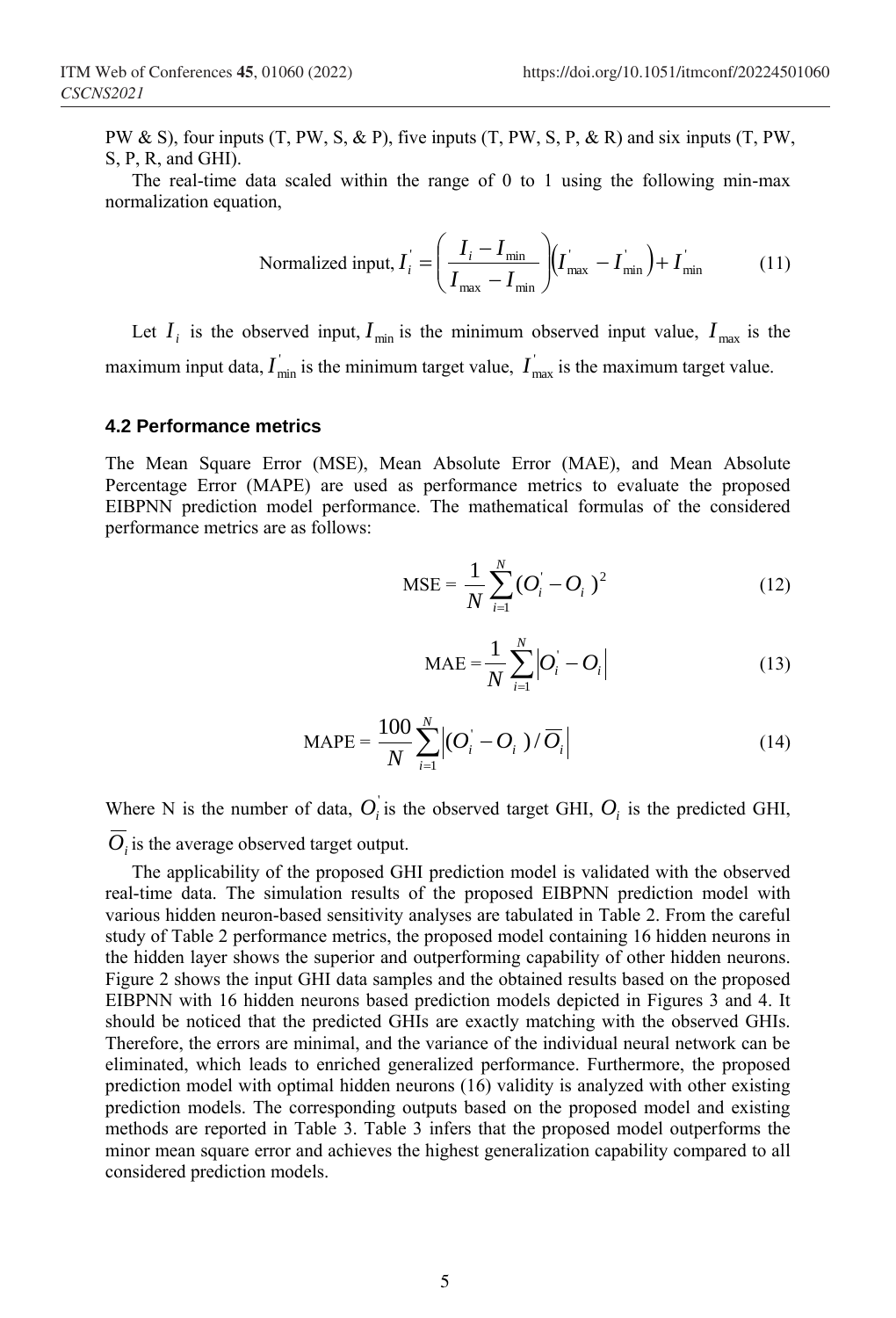| <b>Proposed Ensemble IBPNN with</b><br>various No. of. Hidden Neurons | <b>Performance Metrics</b> |            |             |  |
|-----------------------------------------------------------------------|----------------------------|------------|-------------|--|
|                                                                       | <b>MSE</b>                 | <b>MAE</b> | <b>MAPE</b> |  |
| 1                                                                     | 914.1571                   | 25.6696    | 13.2025     |  |
| $\overline{c}$                                                        | 66.6899                    | 0.4178     | 3.3008      |  |
| 3                                                                     | 8.7872                     | 2.1362     | 1.0987      |  |
| $\overline{4}$                                                        | 1.4735                     | 0.7455     | 0.3534      |  |
| 5                                                                     | 0.1504                     | 0.7518     | 0.3866      |  |
| 6                                                                     | 1.4768                     | 0.7454     | 0.3834      |  |
| 7                                                                     | 0.0864                     | 0.1539     | 0.0792      |  |
| 8                                                                     | 0.4500                     | 0.3893     | 0.2002      |  |
| 9                                                                     | 0.0907                     | 0.1589     | 0.0817      |  |
| 10                                                                    | 0.0286                     | 0.0722     | 0.0371      |  |
| 11                                                                    | 0.1195                     | 0.1622     | 0.0834      |  |
| 12                                                                    | 0.4327                     | 0.3783     | 0.1946      |  |
| 13                                                                    | 0.0932                     | 0.1612     | 0.0829      |  |
| 14                                                                    | 0.0811                     | 0.1138     | 0.0585      |  |
| 15                                                                    | 0.0252                     | 0.0650     | 0.0334      |  |
| 16                                                                    | 0.0058                     | 0.0211     | 0.0108      |  |
| 17                                                                    | 0.0772                     | 0.1441     | 0.0741      |  |
| 18                                                                    | 0.0606                     | 0.1082     | 0.0557      |  |
| 19                                                                    | 0.0770                     | 0.1254     | 0.0645      |  |
| 20                                                                    | 0.1060                     | 0.1536     | 0.0790      |  |
| 21                                                                    | 0.0510                     | 0.1085     | 0.0558      |  |

**Table 2.** Sensitive analysis of the proposed EIBPNN with various hidden neurons.



**Fig. 2.** Input GHI data samples.



**Fig. 3.** Observed GHI compared with Predicted GHI.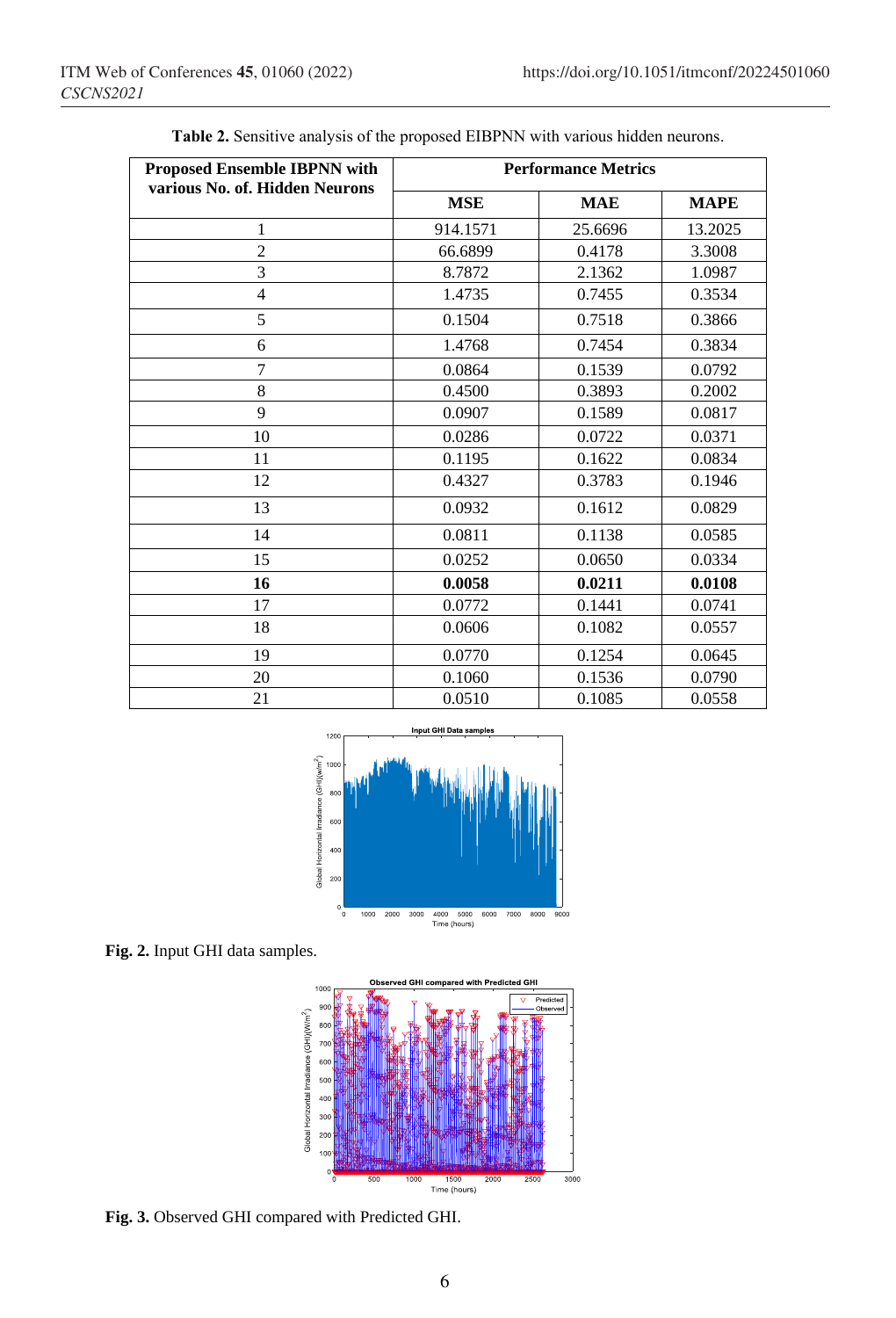

**Fig. 4.** Performance Metric (MSE) concerning the time.

| S. No          | <b>Prediction Models</b> | <b>Mean Square Error</b> |
|----------------|--------------------------|--------------------------|
|                | Persistent               | 1.3201                   |
| 2              | <b>ARIMA</b>             | 0.8477                   |
| 3              | <b>BPN</b>               | 0.6830                   |
| $\overline{4}$ | <b>NWP</b>               | 0.4691                   |
| 5              | <b>ENN</b>               | 0.1288                   |
| 6              | <b>ANFIS</b>             | 0.0394                   |
| 7              | <b>SVM</b>               | 0.0167                   |
| 8              | <b>IBPNN</b>             | 0.0082                   |
| 9              | <b>Proposed EIBPNN</b>   | 0.0058                   |

|  | Table 3. Proposed EIBPNN performance compared with other prediction models. |  |  |
|--|-----------------------------------------------------------------------------|--|--|
|  |                                                                             |  |  |

### **5 Conclusion**

Power production from the solar energy system highly relies on solar irradiance ( GHI). Therefore, a highly accurate and generic prediction is required for the effective operation of the utility system and smart grid. In the literature, extensive research work is trying to develop an outperformed and generic GHI prediction model. Still, the generic GHI prediction is a thrust area in the PV (photovoltaic) system because various atmospheric inputs impact the GHI. This paper considers the various atmospheric inputs as inputs and ensembles four various input-based individual IBPNN. The importance of hidden neurons analyzed with different hidden neurons and 16 number of hidden neurons is selected as optimal. Thus, the proposed ensemble improved backpropagation neural network (EIBPNN) prediction model results demonstrate superior generalization ability and minimal performance metrics (MSE of 0.0058) than the existing prediction models. The advantage of the proposed EIBPNN has enriched the generalization and robustness.

The author expresses his gratitude to the NOAA (National Oceanic and Atmospheric Administration), United States, for providing the dataset to carry out the experimental simulation.